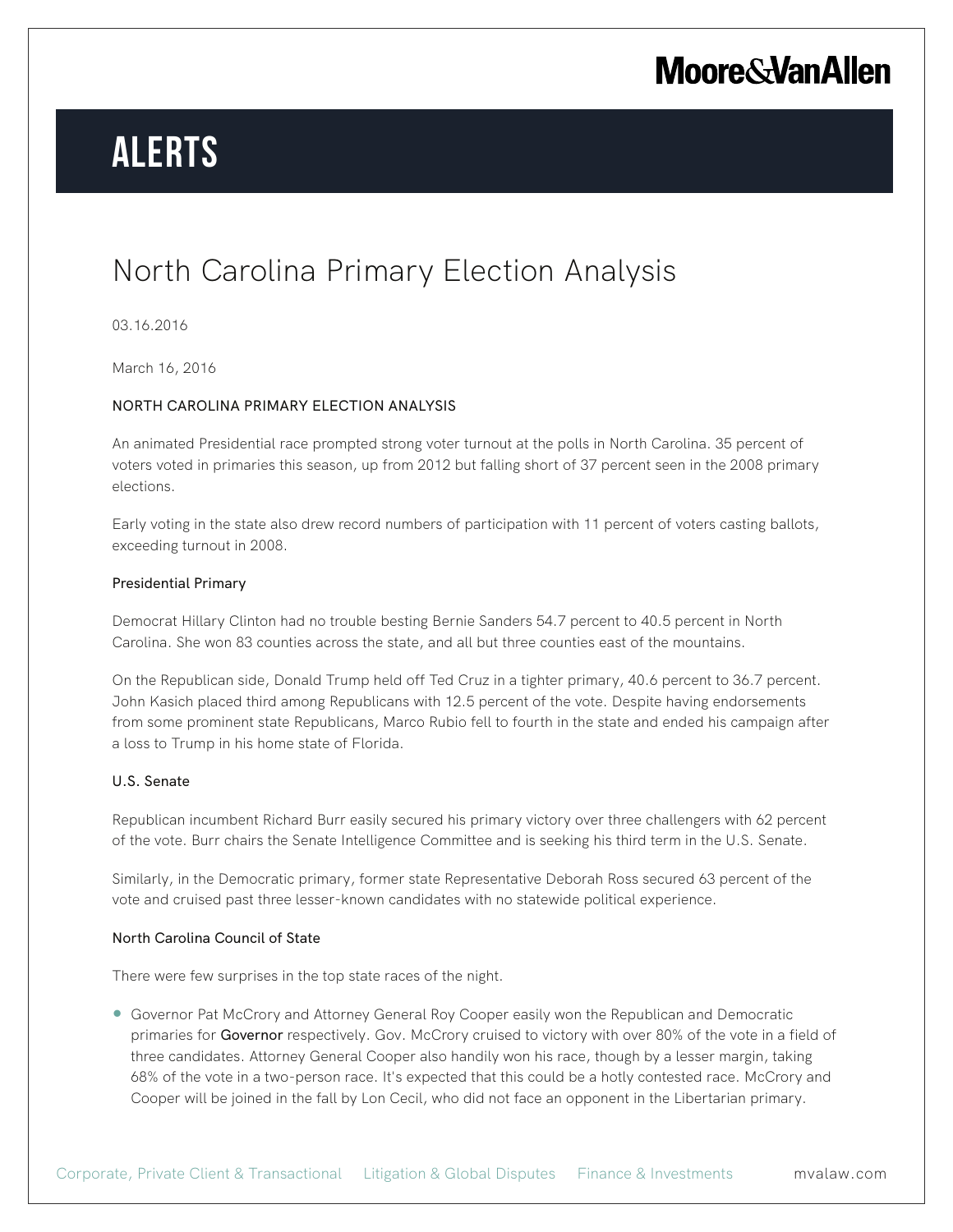## North Carolina Primary Election Analysis

- Linda Coleman won the Democratic primary for Lieutenant Governor with slightly more than 50% of the vote in a field of four candidates. This sets North Carolina up for a re-match of the 2012 race for Lieutenant Governor between Coleman and the current Lieutenant Governor Dan Forest. Forest did not a face an opponent in the Republican primary. Forest bested Coleman in 2012 by less than 7,000 votes out of more than 4.3 million votes cast (a margin of less than 0.2%). Coleman and Forest will be joined in the fall by J.J. Summerell, who did not face an opponent in the Libertarian primary.
- Two sitting state senators won the Republican and Democratic primaries for Attorney General by roughly equal margins. Sen. Buck Newton won almost 55% of the vote in the Republican primary, while Sen. Josh Stein won the Democratic primary with more than 53% of the vote. This could be another close race in 2016.
- Steve Troxler handily defeated Andy Stevens in the Republican primary for Commissioner of Agriculture, taking more than 68% of the vote. Troxler, who has served three consecutive terms as Commissioner of Agriculture, will face Walter Smith in the General Election. Smith did not have an opponent in the Democratic primary.
- Mike Causey won the Republican primary for Commissioner of Insurance with 41% of the vote in a threeperson race. This sets up another rematch from 2012. Causey will face the current Commissioner of Insurance Wayne Goodwin in the general election. Goodwin, a two-term incumbent, did not have an opponent in the Democratic primary. Goodwin won the 2012 match-up by almost 160,000 votes out of almost 4.3 votes cast - a margin of less than 4%.
- Charles Meeker, a former Mayor of Raleigh, defeated Mazie Ferguson to win the Democratic primary for Commissioner of Labor with over 56% of the vote. Meeker will face current Commissioner of Labor Cherie Berry in the general election. Berry, who did not face a challenger in the Republican primary, has held the position since 2001.
- Mike LaPaglia defeated A.J. Daoud in the Republic primary for Secretary of State with over 61% of the vote. LaPaglia will face current Secretary of State Elaine Marshall in the general election. Marshall, who did not face an opponent in the Democratic primary, has held this position since 1997 after becoming the first woman elected to statewide office in North Carolina.
- Superintendent of Public Instruction June Atkinson handily defeated Henry Pankey in the Democratic primary for this position, winning almost 80% of the vote. She will be joined in the general election by Mark Johnson, who took over 53% of the vote in a three-person Republican primary.
- Dan Blue III won the Democratic primary to replace retiring State Treasurer Janet Cowell. He defeated Ron Elmer, carrying over 58% of the vote. Blue will face Dale Folwell in the general election. Folwell, a former state legislator, faced no opposition in the Republican primary.
- There was no primary for the position of State Auditor, as the Republican and Democratic candidates faced no opposition. The current State Auditor, Democrat Beth Woods, will face Republican Chuck Stuber in the general election.

#### North Carolina Senate

● Prior to the primary election, 13 seats in the Senate had already been decided due to the fact that a candidate faced no opposition in either the primary or general election. These seats are: Senator Phil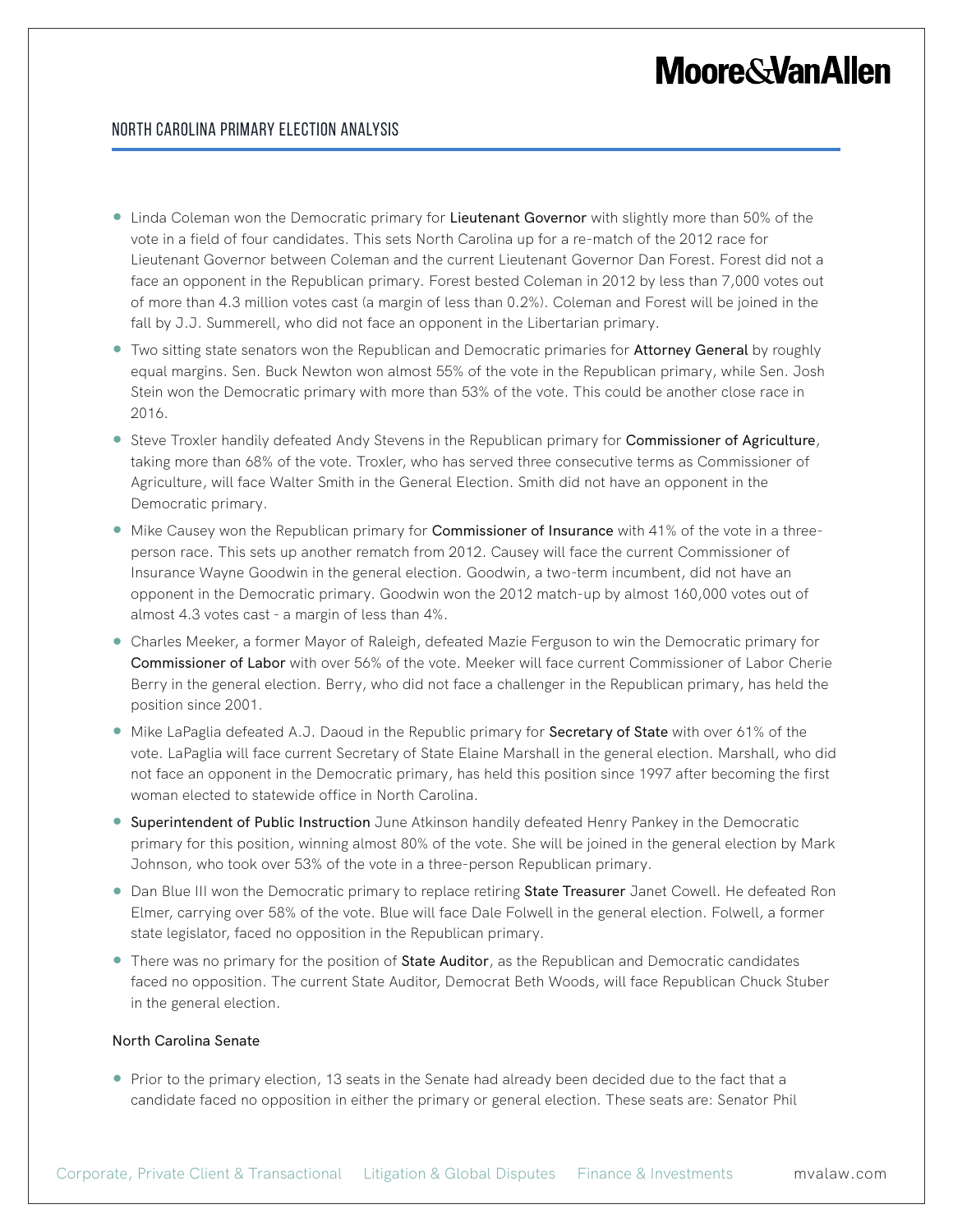## North Carolina Primary Election Analysis

Berger (R - 26th); Senator Dan Blue (D - 14th); Senator Andrew Brock (R - 34th); Senator Harry Brown (R - 6th); Senator Don Davis (D - 5th); Senator Erica Smith-Ingram (D - 3rd); Senator Kathy Harrington (R - 43rd); Senator Brent Jackson (R - 10th); Senator Paul Lowe (D - 32nd); Senator Louis Pate (R - 7th); Senator Bill Rabon (R-8th); Senator Jerry Tillman (R - 29th); and Senator Andy Wells (R - 42nd).

- After the primary election, two additional seats in the Senate have been decided due to the fact that the winner of the primary faces no opponent in the general election. These members are Sen. Joyce Krawiec (R - 31st) and Senator Tommy Tucker (R - 35th). Krawiec took over 62% of the vote in a three-person primary, while Tucker won more than 61% of the vote in a two-person race.
- Thus, the Democrats have already won 4 seats in the Senate and the Republicans have already won 11.
- In three of the remaining races the winner of the primary from one of the two major parties faces a challenger from the Libertarian party, but not from the other major party. These incumbents are Senator David Curtis (R - 44th); Senator Floyd McKissick (D - 20th); and Senator Terry Van Duyn (D - 49th).
- No incumbents were defeated in the primary election, though several won close elections. Sen. Ben Clark (D - 21st) won a three-person primary with slightly less than 50% of the vote, besting his closest opponent by a margin of 5.6%. Sen. Joel Ford (D - 38th) won a two-person primary with 52% of the vote. Sen. David Curtis (R-44th) won a two-person primary with 51% of the vote. Clark and Ford will face Republican opponents in the fall, while Curtis will face a Libertarian opponent.

#### North Carolina House

- Prior to the primary election, 41 seats in the House of Representatives had already been decided due to the fact that a candidate faced no opposition in either the primary or general election. These seats are: Rep. Jay Adams (R - 96th); Rep. John R. Bradford, III (R - 98th); Rep. John M. Blust (R - 62nd); Rep. Cecil Brockman (D - 60th); Rep. Becky Carney (D - 102nd); Rep. George G. Cleveland (R - 14th); Rep. Carla D. Cunningham (D - 106th); Rep. Ted Davis, Jr. (R - 19th); Rep. Jimmy Dixon (R - 4th); Rep. Josh Dobson (R - 85th); Rep. John Faircloth (R - 61st); Rep. Susan C. Fisher (D - 114th); Rep. Elmer Floyd (D - 43rd); Rep. Carl Ford (R - 76th); Rep. Ken Goodman (D - 66th); Rep. George Graham (D - 12th); Rep. Mike Hager (R - 112th); Rep. Larry D. Hall (D - 29th); Rep. Edward Hanes, Jr. (D - 72nd); Rep. Pricey Harrison (D - 57th); Rep. Kelly E. Hastings (R - 110th); Rep. D. Craig Horn (R - 68th); Rep. Julia C. Howard (R - 79th); Rep. Howard J. Hunter, III (D - 5th); Rep. Verla Insko (D - 56th); Rep. Darren G. Jackson (D - 39th); Rep. Donny Lambeth (R - 75th); Rep. Marvin W. Lucas (D - 42nd); Rep. Chuck McGrady (R - 117th); Rep. Henry M. Michaux, Jr. (D - 31st); Rep. Rodney W. Moore (D - 99th); Rep. Tim Moore (R - 111th); Rep. Garland E. Pierce (D - 48th); Rep. Dennis Riddell (R - 64th); Rep. Stephen M. Ross (R - 63rd); Rep. Jason Saine (R - 97th); Rep. Mitchell S. Setzer (R - 89th); Rep. Evelyn Terry (D - 71st); Rep. John A. Torbett (R - 108th); Rep. Sam Watford (R - 80th); and Rep. Shelly Willingham (D - 23rd).
- After the primary election, 16 additional seats in the House of Representatives have been decided due to the fact that the winner of the primary faces no opponent in the general election. These seats are: Rep. Kelly Alexander (D - 107th); Rep. Larry Bell (D - 21st); Rep. Jamie Boles (R - 52nd); Rep. Bill Brisson (D - 22nd); Rep. Jean Farmer-Butterfield (D - 24th); Rep. John Fraley (R - 95th); Rep. Rosa Gill (D - 33rd); Rep. Charles Graham (D - 47th); Rep. Harry Warren (R - 77th); Rep. Michael Wray (D - 27th); Rep. Lee Zachary (R - 73rd); Mr. John Autry, winner of the Democratic primary (D - 100th); Mr. Terry Garrison, winner of the Democratic primary (D - 32nd); Ms. Holly Grange, winner of the Republican primary (R - 20th); Mr. Destin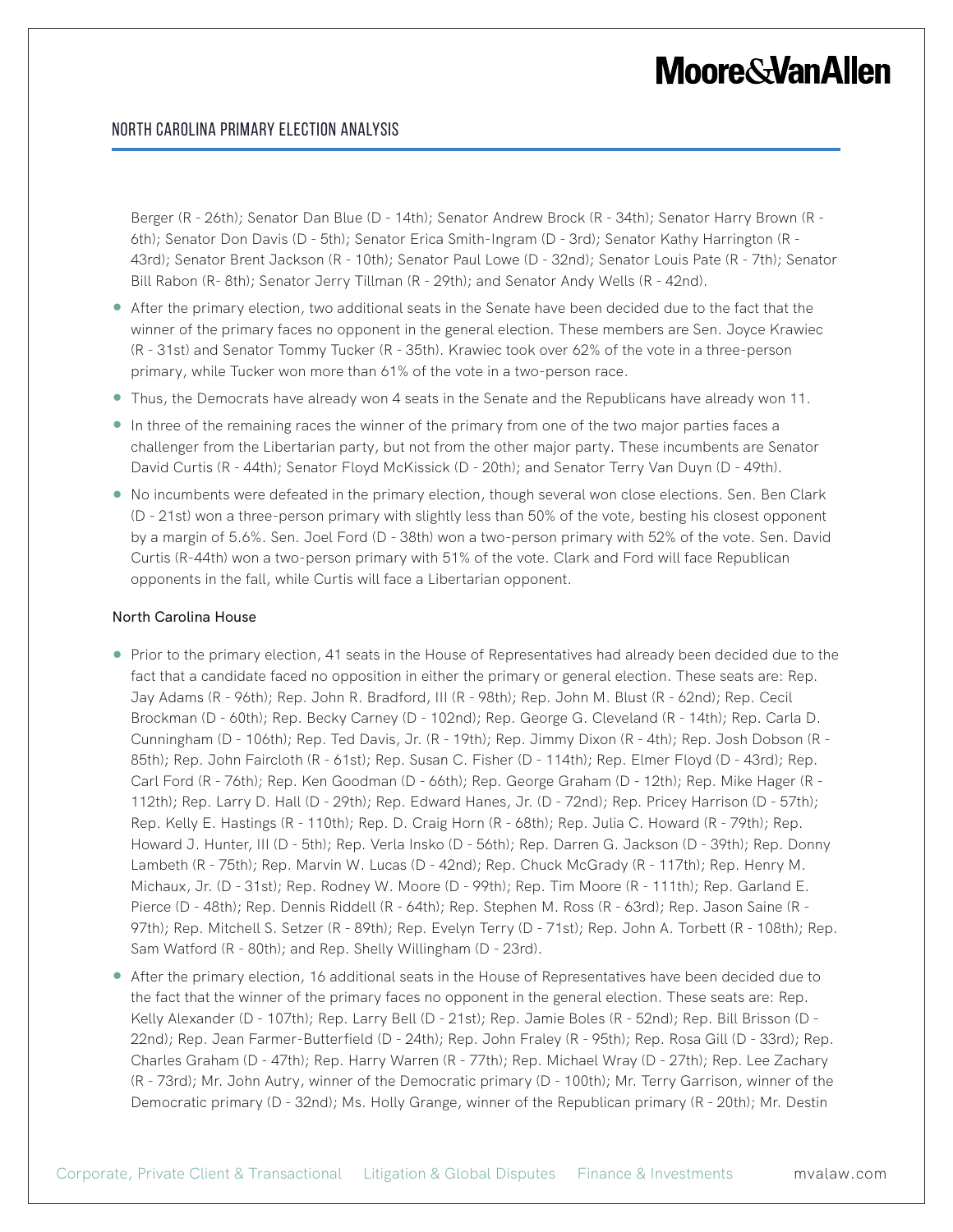## North Carolina Primary Election Analysis

Hall, winner of the Republican primary (R - 87th); and Mr. Amos Quick, winner of the Democratic primary (D - 58th).

- Thus, the Democrats have already won 29 seats in the House of Representatives and the Republicans have already won 28.
- In two of the remaining races the winner of the primary from one of the two major parties faces a challenger from the Libertarian party, but not from the other major party. These incumbents are Rep. Duane Hall (D - 11th) and Rep. Yvonne Holley (D - 38th).
- Two incumbents were defeated in the primary election. Rep. Ralph Johnson (D 58th), who suffered a mild stroke in late February, lost to Amos Quick in the Democratic primary. Rep. George Robinson (R - 87th), who was appointed in 2015 to fill the term of Edgar Starnes after his resignation, lost to Destin Hall in the Republican primary.
- Two other incumbents appeared to survive very close races. Rep. Justin Burr (R 67th) led Lane Burris by less than 250 votes out of almost 12,500 cast - a margin of less than 2%. In an even closer contest, Rep. Charles Jeter (R-92nd) led Tom Davis by 28 votes out of slightly more than 7,400 cast - a margin of less than 0.4%. Quick and Robinson face no opposition in the general election, while Burr and Jeter (should their leads hold) each face a Democratic opponent in November.

#### Mecklenburg County

In Mecklenburg County's Democratic at-large commissioner primary, three familiar faces held off a lone newcomer. Ella Scarborough, Pat Cotham and current board chair Trevor Fuller survived the primary election. Scarborough gained the most votes in the race. Vying for the three at-large seats on the Commission, the incumbents will face Republican Jeremy Brasch in November.

In District 2, incumbent Democrat Vilma Leake defeated her two primary challengers with 66 percent of the vote. Leake will be serving her fifth term on the Commission, as she is unopposed in the general election.

Neither candidate vying to represent District 5 drew a primary challenger. Incumbent Matthew Ridenhour (R) will face Democrat Marc Friedland in the general election.

Incumbent Republican Bill James breezed through the District 6 primary election with 63 percent of the vote. James, unopposed in November, will serve his 11th term on the Commission.

#### Bond Referendum

The Connect NC Public Improvement bond package was approved by voters with overwhelming support. 66 percent of voters favored the \$2 billion package which will primarily support new buildings and repairs for universities and community colleges, as well as some other statewide projects. The bond will not fund any transportation initiatives, but allocates funds for measures like state park maintenance, water/sewer infrastructure, and National Guard facilities.

#### June 7 Congressional Primary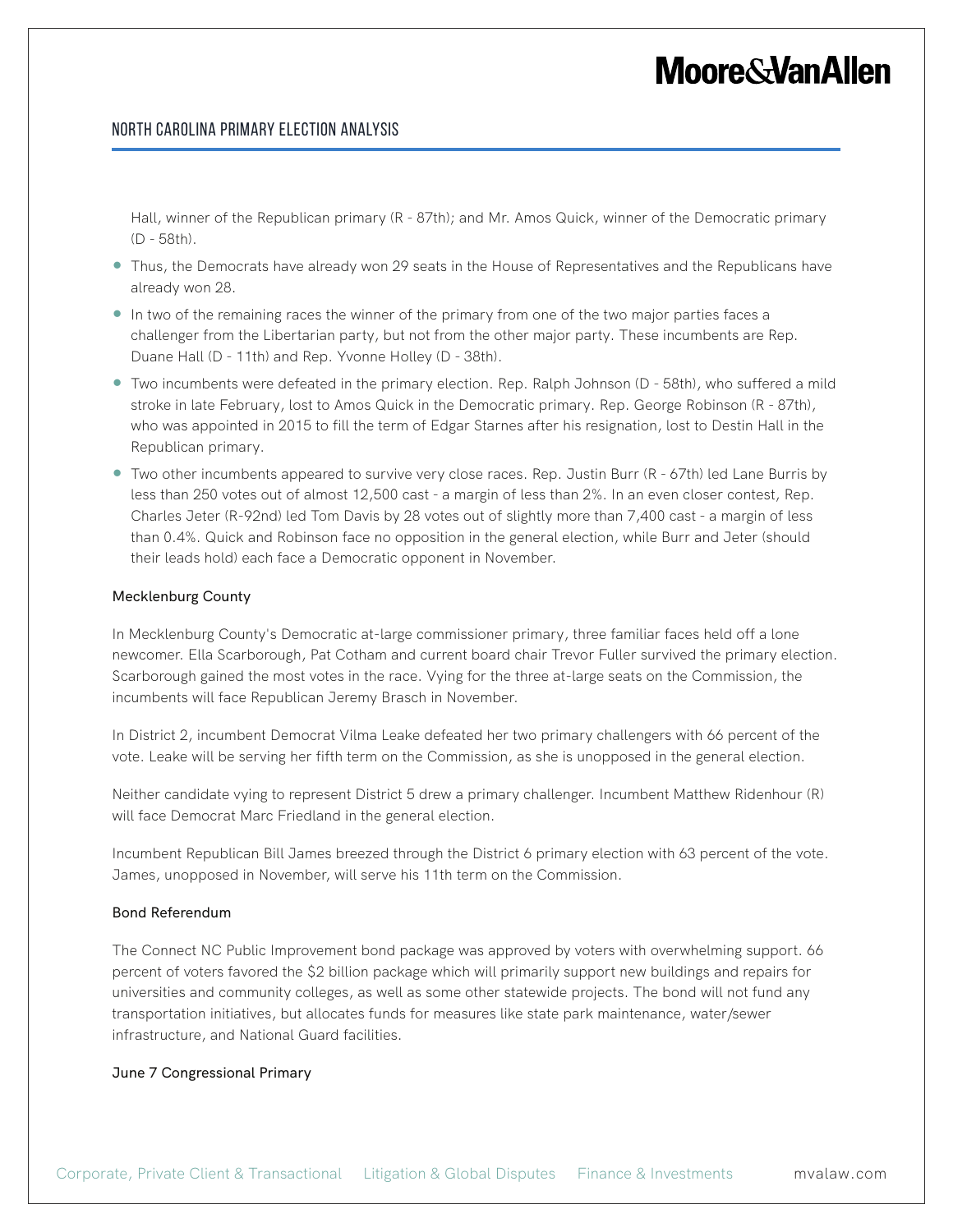## North Carolina Primary Election Analysis

Candidates seeking office in the U.S. House of Representatives or the state Supreme Court will begin filing to run today through March 25th.

A special primary will be held June 7th due to federal court action declaring two of North Carolina's congressional districts to be illegally gerrymandered. State lawmakers have drawn new districts for the June election.

### NORTH CAROLINA PRIMARY ELECTION OUTCOMES

Below are a list of primary election winners that will face off in the general election.

Click headers for all race outcomes and detailed election data.

#### NATIONAL

#### U.S. President

DEM - Hillary Clinton

REP - Donald Trump

#### U.S. Senate

DEM - Deborah Ross

REP - Richard Burr (i)

### NC COUNCIL OF STATE

#### NC Governor

DEM - Roy Cooper

REP - Pat McCrory (i)

### NC Lt. Governor

DEM - Linda Coleman

REP - Dan Forest (i)\*

#### NC Attorney General

DEM - Josh Stein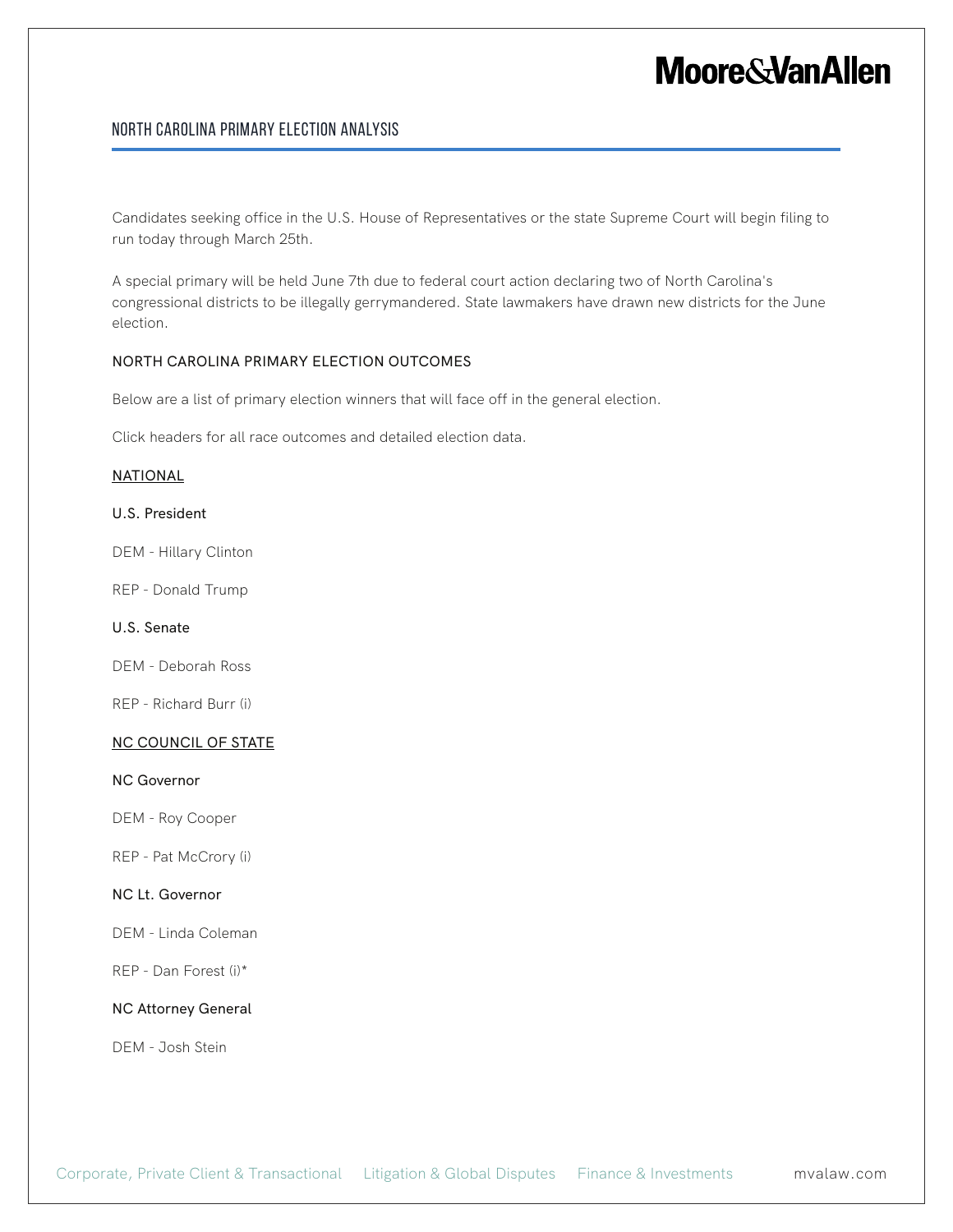## North Carolina Primary Election Analysis

REP - Buck Newton

## NC Auditor

DEM - Beth Woods (i)\*

REP - Chuck Stuber\*

#### NC Commissioner of Agriculture

DEM - Walter Smith\*

REP - Steve Troxler (i)

### NC Commissioner of Insurance

DEM - Wayne Goodwin (i)\*

REP - Mike Causey

## NC Commissioner of Labor

DEM - Charles Meeker

REP - Cherie Berry (i)\*

#### NC Secretary of State

DEM - Elaine Marshall (i)\*

REP - Michael LaPaglia

#### NC Superintendent of Public Instruction

DEM - June Atkinson(i)

REP - Mark Johnson

## NC Treasurer

DEM - Dan Blue

REP - Dale Folwell\*

## NC SENATE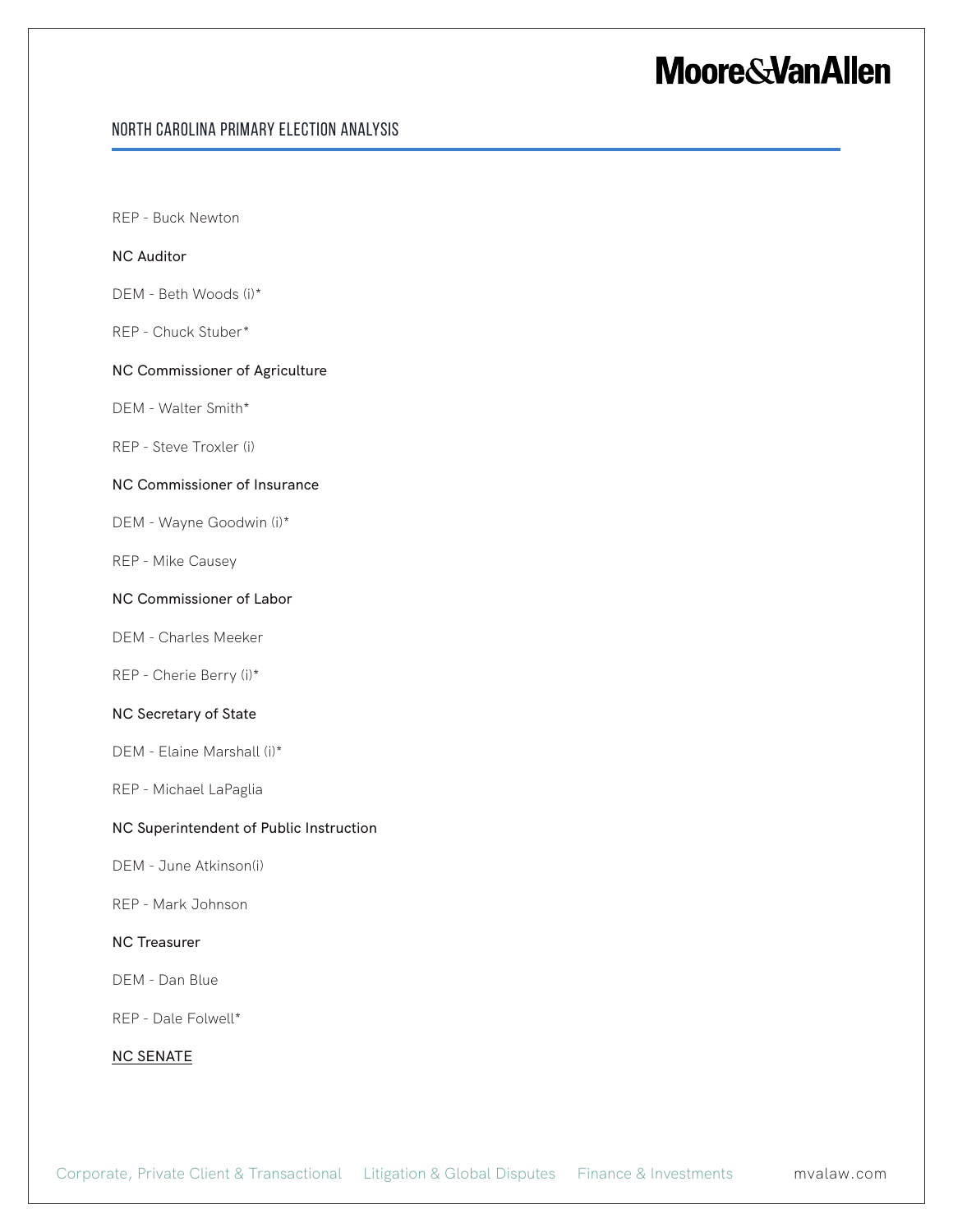## North Carolina Primary Election Analysis

(Mecklenburg delegation listed below)

## District 37

DEM - Jeff Jackson (i)\*

REP - Bob Diamond\*

## District 38

DEM - Joel Ford (i)

REP - Richard Rivette\*

### District 39

DEM - Lloyd Scher\*

REP - Dan Bishop\*

## District 40

DEM - Joyce Waddell (i)

REP - Marguerite Cook\*

### District 41

DEM - Jonathan Hudson\*

REP - Jeff Tarte (i)\*

## NC HOUSE OF REPRESENTATIVES

(Mecklenburg delegation listed below)

### District 88

DEM - Mary Belk\*

REP - Rob Bryan (i)\*

## District 92

DEM - Chaz Beasley\*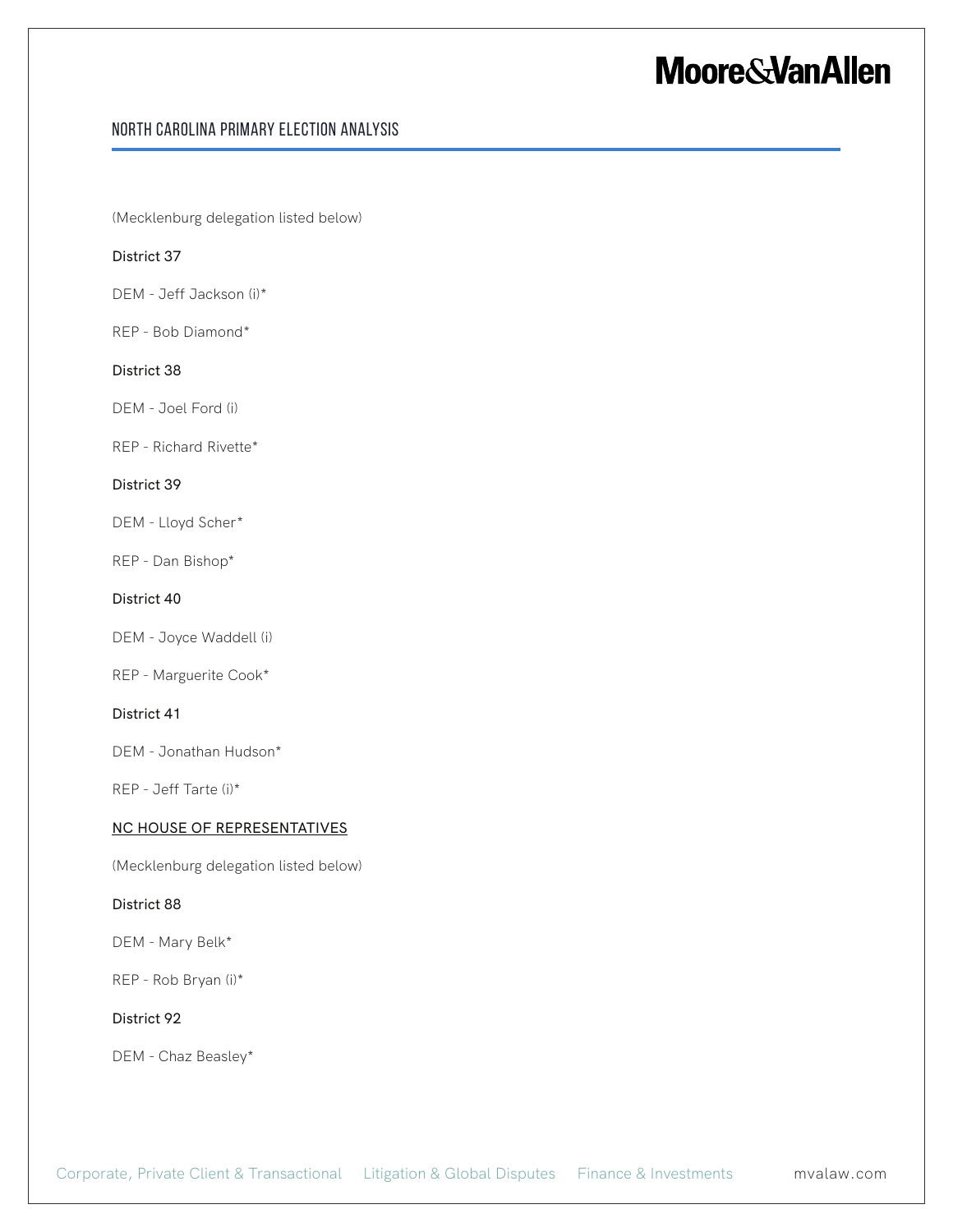## North Carolina Primary Election Analysis

REP - Charles Jeter (i)

## District 98

DEM - *No Candidate*

REP - John Bradford

## District 99

DEM - Rodney Moore (i)\*

REP - *No Candidate*

### District 100

DEM - John Autry

REP - *No Candidate*

## District 101

DEM - Beverly Earle (i)

REP - Justin Dunn

## District 102

DEM - Becky Carney (i)\*

REP - *No Candidate*

## District 103

DEM - Rochelle Rivas

REP - Bill Brawley (i)\*

## District 104

DEM - Peter Noris\*

REP - Andy Dulin\*

District 105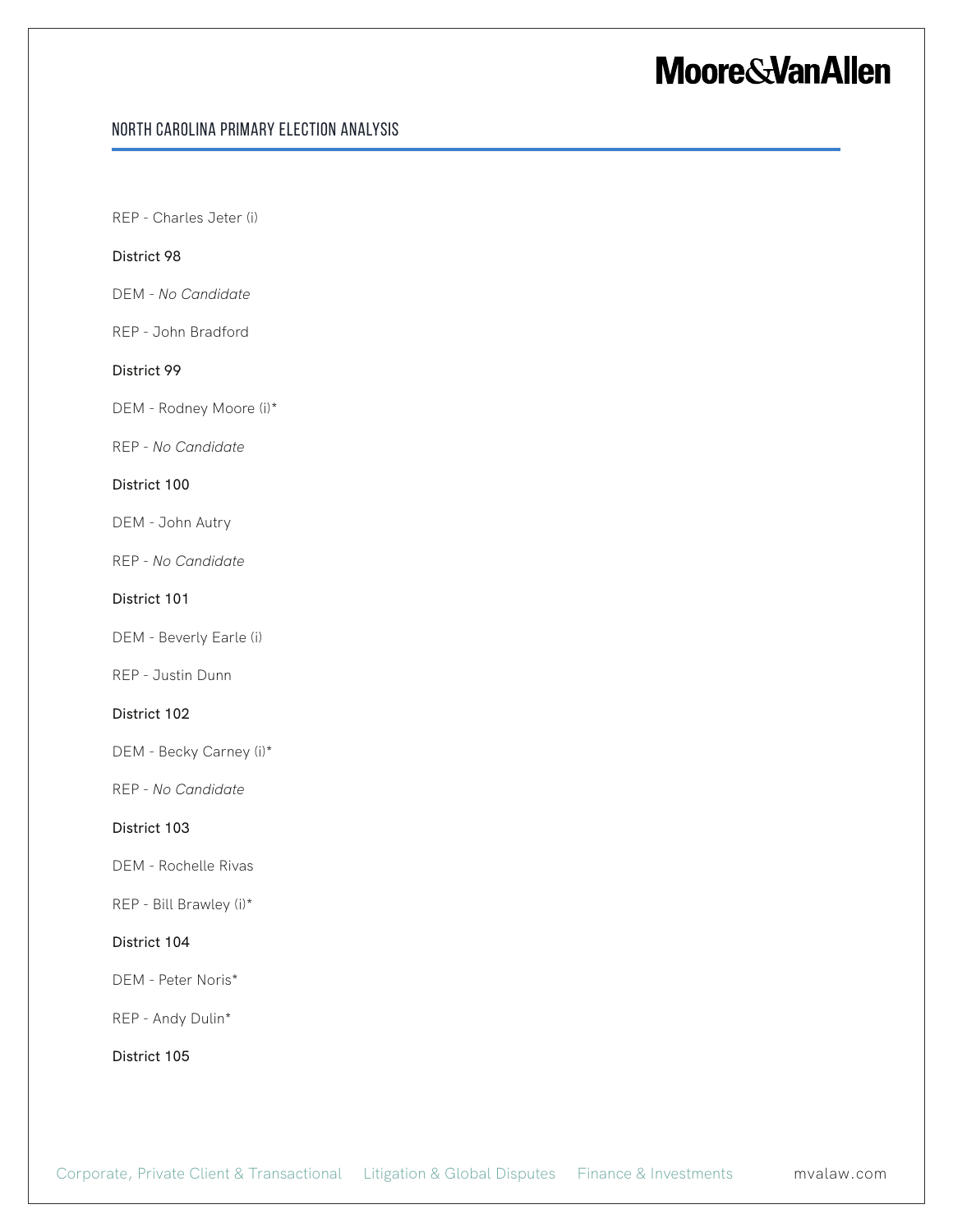## North Carolina Primary Election Analysis

DEM - Connie Green-Johnson\*

REP - Scott Stone

## District 106

DEM - Carla Cunningham (i)\*

REP - *No Candidate*

## District 107

DEM - Kelly Alexander, Jr. (i)\*

REP - *No Candidate*

### **NC JUDICIAL**

### MECKLENBURG COUNTY

## County Commissioner At-Large

- DEM Ella Scarborough (i)
- DEM Pat Cotham (i)
- DEM Trevor Fuller (i)
- REP Jeremy Brasch\*

#### County Commissioner District 2

DEM - Vilma Leake (i)

REP - *No Candidate*

#### County Commissioner District 5

DEM - Marc Friedland\*

REP - Matthew Ridenhour (i)\*

### County Commissioner District 6

DEM - *No Candidate*